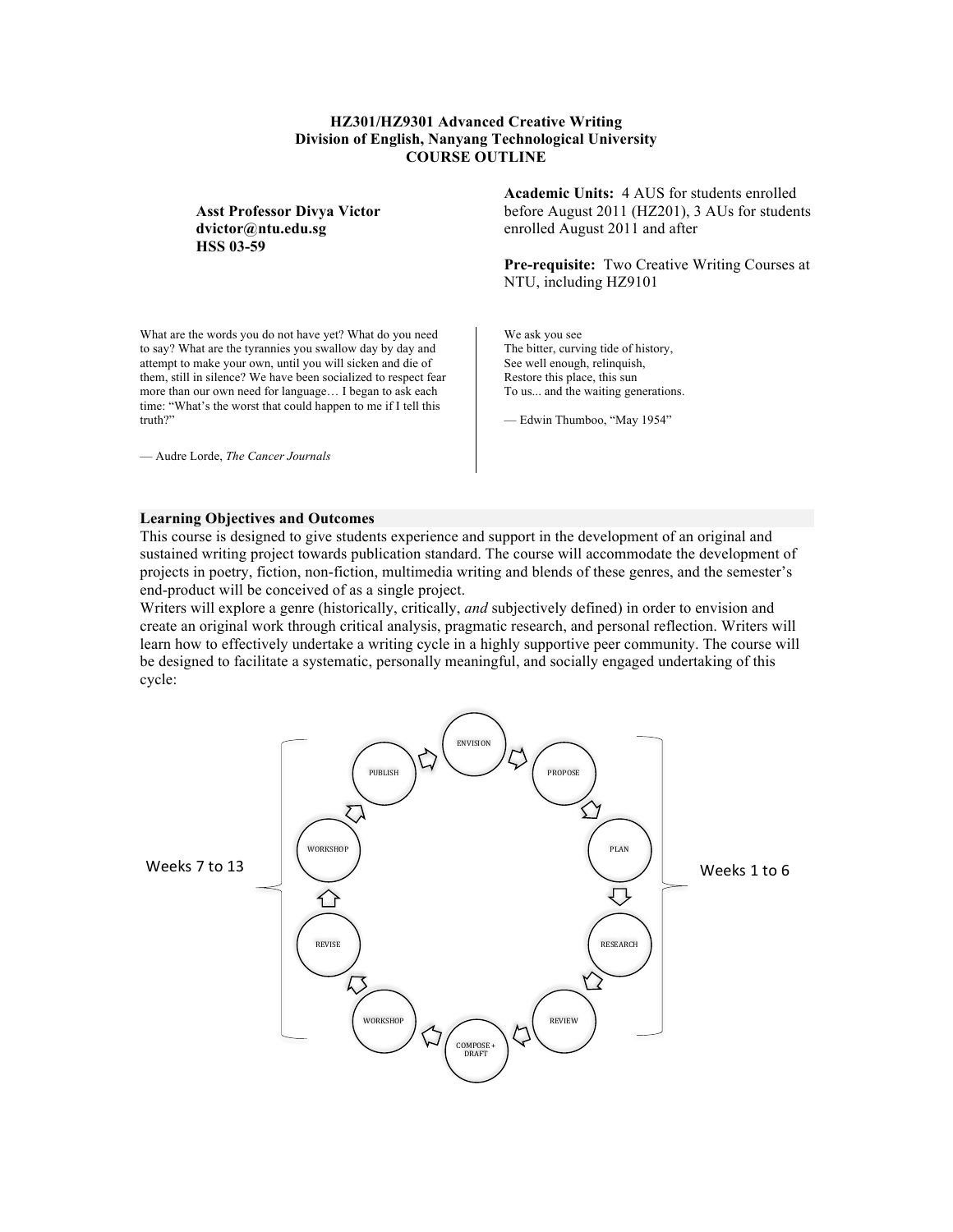To broaden and develop their historical understanding of writing as a socially and politically rooted practice that is in conversation with other fine arts mediums. They will read and respond to carefully selected texts and objects across genres, disciplines, and mediums, including literary theory, journalistic texts, visual art, films, and performances by international and regional experts. Writers will also learn how to be effective and committed collaborators and members of a writing community in a high-intensity workshop environment that prioritizes interpersonal and writerly communication while meeting highproductivity goals every week. Finally, writers will engage in local and international writing communities through social-learning, by investing in local performances and readings, interviewing local and international visiting writers, and publishers.

## **Assessment**

Week 1 to 13:

PARTICIPATION: 20%

Seminar presence and Workshop participation

# Week 1 to 6:

## RESEARCH AND DEVELOPMENT DOSSIER: 25%

Weekly archival and investigative exercises, genealogy of influence, project proposal, annotations on research materials and others. (3500-4500 words)

Week 1 to 13:

COMMUNITY INVESTMENT: 15%

One of the following items: Two event reviews, or a summary (and recording of) an interview with local authors or publisher, or a record of correspondence with a non-local writer (1000 words)

#### Exam Week:

FINAL WORK: 40%

- § Prose (Fiction, Non-fiction, Other): 4000-6000 words
- Poetry (Prose, Verse, Multi-media): 8 to 12 discrete pieces in a series or other unitary form, or 1200-2000 words
- § Multi-media (Cross media and performance): A unitary piece or series in which language is the *primary* medium1200-3000 words

+ Author Statement (600-800 words)

#### **Textbooks and Assigned Materials**

This is an advanced course that operates across genre and media boundaries. As such, the assigned readings (materials) will also be from multiple mediums and genres, including films, music, visual art, and live events. Students will be provided with a carefully curated Course Reader and a cache of multi-media content. They may also be expected to attend the occasional film screenings and make visits to publically accessible galleries and events. All efforts will be taken to ensure equitable access to students of all abilities.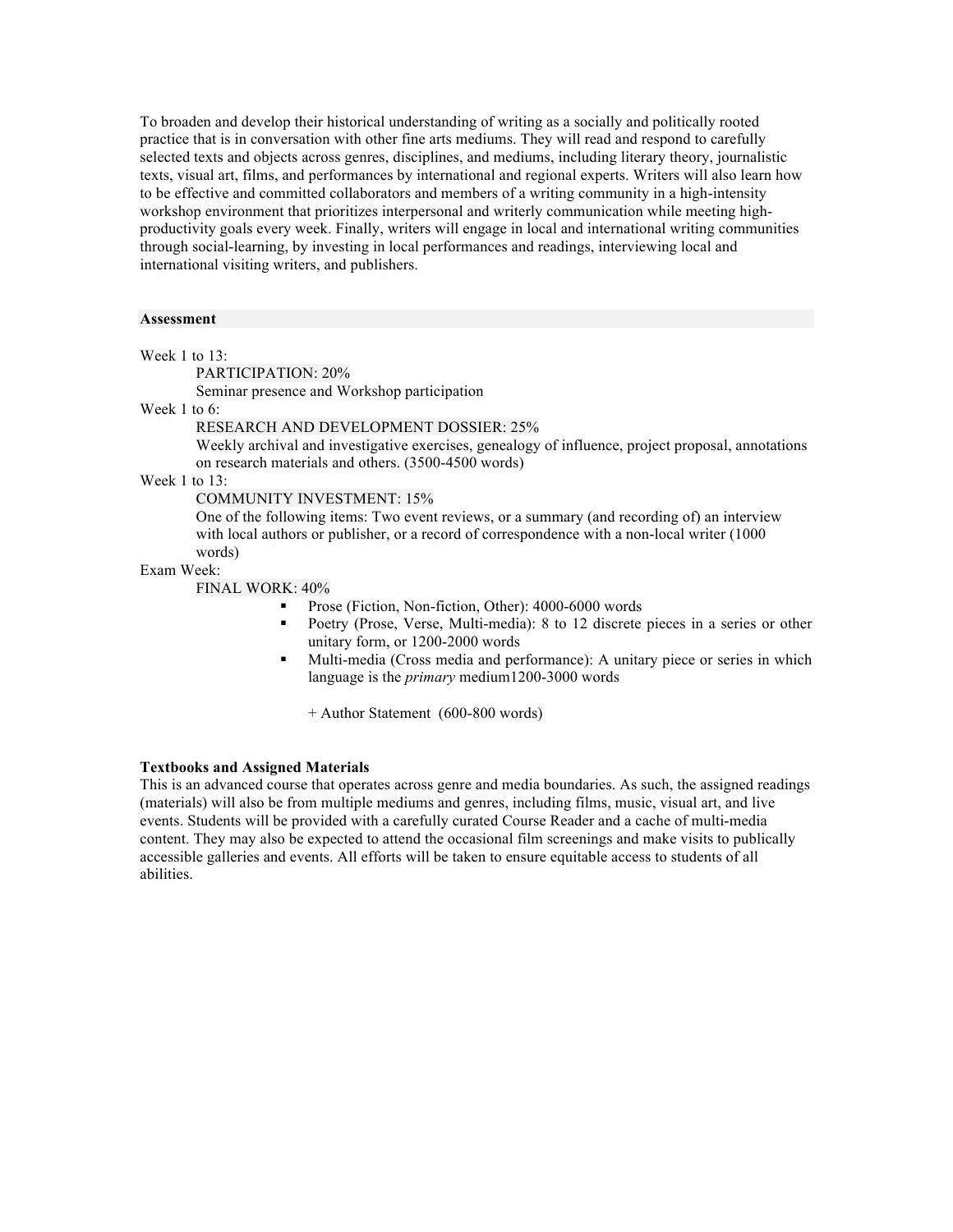# **Course Outline**

| Week           | Axis: An idea or theme around which we                                             | Praxis: The acts of engagement and                            | Seminar |
|----------------|------------------------------------------------------------------------------------|---------------------------------------------------------------|---------|
|                | will read/view/engage.                                                             | writing you will undertake. An                                | Hours   |
|                | A set of coordinates that will direct us.                                          | application of learning and discovery                         |         |
|                |                                                                                    | of and through language.                                      |         |
| 1              | <b>Axis</b> Motivations:                                                           | <b>Praxis Exploring Personal</b>                              |         |
|                | What is praxis? Why do we write? We                                                | <b>Archives</b>                                               |         |
|                | will explore our motivations, goals, and                                           |                                                               |         |
|                | challenges as writers. We will get to know<br>each other as writers and future     |                                                               |         |
|                | collaborators                                                                      |                                                               | 3       |
| $\overline{2}$ | <b>Axis</b> Envisioning and Discovering                                            | Praxis  Situating the Self in a                               |         |
|                | What do you write about and what are                                               | <b>Genealogy of Cross-Media</b>                               |         |
|                | you unable to write about? What resists                                            | <b>Influences</b>                                             |         |
|                | description or exegesis? How do personal                                           | $\boldsymbol{0}r$                                             |         |
|                | [unsharable/constitutive/undocumented]                                             | <b>Praxis  Anxiety of Influence?</b>                          |         |
|                | archives and memory inform your praxis?                                            | Author-sketch and the "Perfect                                |         |
|                | What are the social, linguistic, and                                               | Text"                                                         |         |
|                | political contexts that frame your person                                          |                                                               |         |
|                | and praxis?                                                                        | (Discovering resonant aesthetic                               |         |
|                |                                                                                    | values, separating from universals)                           |         |
|                |                                                                                    |                                                               |         |
|                |                                                                                    | Group discussion of aesthetic value<br>and the "Perfect Text" | 3       |
| $\overline{3}$ | Axis  Discourse, Diction, Material                                                 | <b>Praxis  Proposing and Planning</b>                         |         |
|                | Language                                                                           | the Major Project                                             |         |
|                |                                                                                    |                                                               |         |
|                | How does language mean? What is a                                                  | (Plan and proposal due)                                       |         |
|                | network of meaning? How do we                                                      |                                                               |         |
|                | negotiate vernacular, dialect, and regional                                        |                                                               |         |
|                | variants in dialogue and voice? We will                                            |                                                               |         |
|                | review diction, syntax, the line and                                               |                                                               |         |
|                | sentence unit, semantics, figuration, and                                          |                                                               |         |
|                | image.                                                                             |                                                               |         |
|                |                                                                                    |                                                               |         |
| 4              |                                                                                    | <b>Praxis  Research and Development</b>                       | 3       |
|                | Axis  View, Scope, Psychic Distance<br>How does perspective affect speaker/        |                                                               |         |
|                | character/reader relations? How does                                               |                                                               |         |
|                | point of view influence emotional and                                              |                                                               |         |
|                | cognitive engagement? What is the                                                  | Group troubleshooting and                                     |         |
|                | relationship between speaker/character                                             | consultation                                                  |         |
|                | psychology narrative mode?                                                         |                                                               | 3       |
| 5              | Axis  Line, Unit, Frame                                                            | <b>Praxis  Research and Development</b>                       |         |
|                | What is the shape of a thought or breath?                                          |                                                               |         |
|                | How does the line and the sentence build                                           | (Dossier due)                                                 |         |
|                | the world of your text? How does the                                               |                                                               |         |
|                | organizational unit (stanza, prose stanza,<br>paragraph, episode) define the work? | Group troubleshooting and<br>consultation                     | 3       |
| 6              | Axis  Arc, Plot, Sequence                                                          | <b>Praxis</b> Composition and Drafting                        |         |
|                | How can we describe and plan narrative                                             |                                                               |         |
|                | plot? What is seriality and sequence of                                            |                                                               |         |
|                | disclosure? How are readerly cognition,                                            |                                                               |         |
|                | imagination, and emotion informed by                                               |                                                               | 3       |